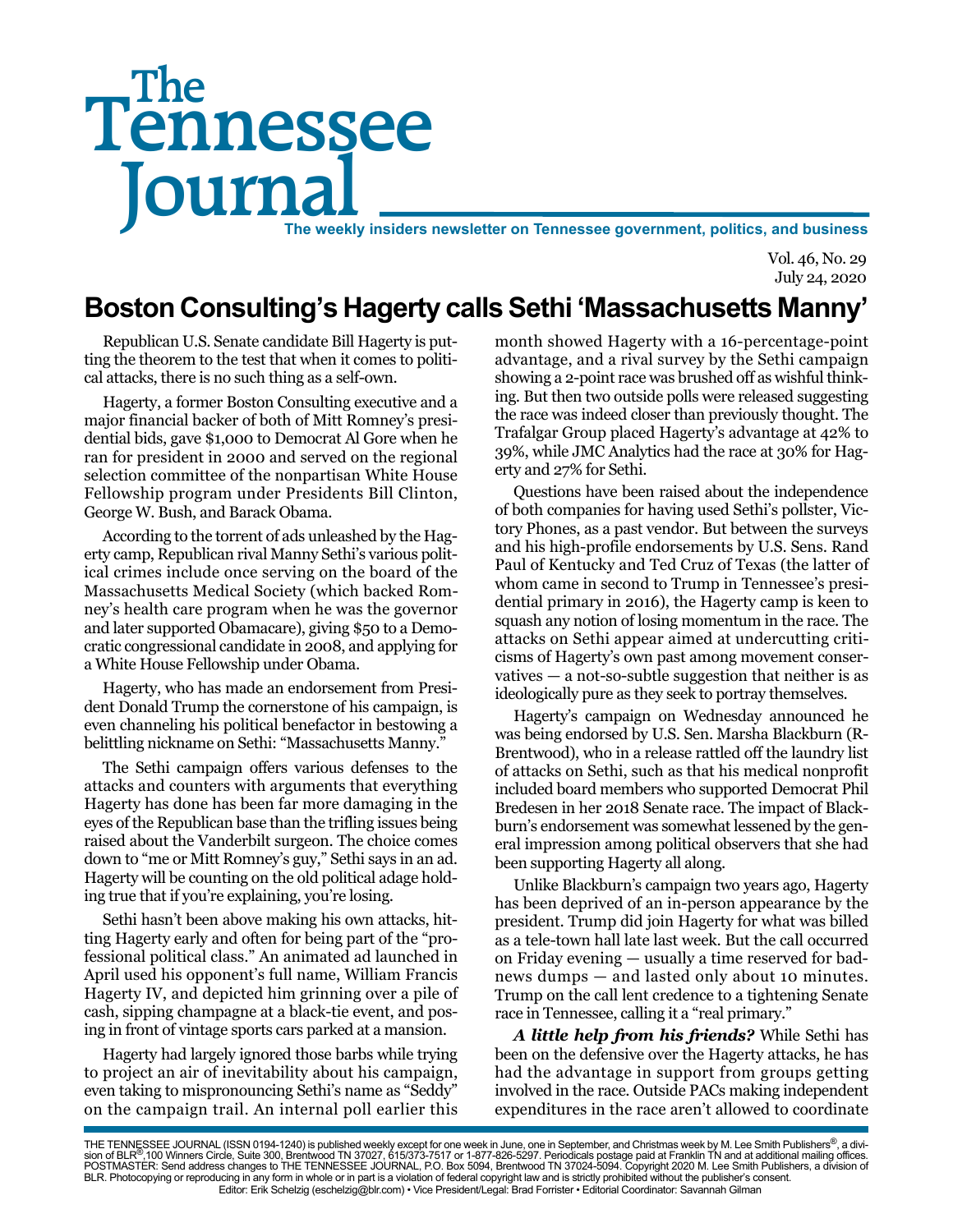with campaigns. That means they can aggressively target the opposition while maintaining plausible deniability for the candidate they support.

Independent expenditures have been topped by the \$1 million spent so far by the Protect Freedom PAC, a Georgia-based group linked to Ron and Rand Paul, to support Sethi. Another group called the Conservative Outsiders' PAC has spent \$475,000 opposing Hagerty. The outfit started out with a \$100,000 contribution from David Ingram, Sethi's finance chairman, and had raised another \$75,000 from the American Association of Orthopaedic Surgeons' PAC.

The lone independent group working on Hagerty's behalf so far has been Standing with Conservatives, a PAC formed earlier this month. It has spent \$512,500 on an ad attacking Sethi for purportedly once supporting a liberal PAC that went on to back Black Lives Matter and Bernie Sanders' Democratic presidential bid. The \$50 donation in question was made through the online fundraising site ActBlue, which directed the money to a Democratic congressional candidate who defeated a GOP incumbent in Virginia in 2008.

Sethi's attorneys have written to Tennessee television stations warning them not to broadcast the ad on the basis that it is "knowingly dishonest." According to the letter, ActBlue is not, as claimed, a PAC but rather a conduit for donations made to candidates. Standing with Conservatives sent its own letter defending the ad, which remained on the air as of late this week.

There's a bit of an ironic twist to the ActBlue hubbub. National Republicans have scrambled to replicate the successful fundraising model with their own online donation processor called WinRed. Hagerty has collected more than \$130,000 through the site, while Sethi has managed to drum up less than \$5,000.

*Bless your heart.* The Senate contest isn't the only race featuring independent expenditures. In the GOP primary to succeed retiring U.S. Rep. Phil Roe (R-Johnson City), the Club for Growth announced it would pour more than half a million dollars to back state Rep. Timothy Hill of Blountville. That figure has ballooned to \$680,975, with the group spending 51% of the money on ads attacking Kingsport pharmacist Diana Harshbarger, 42% praising Hill, and 7% on negative mailers about state Sen. Rusty Crowe of Johnson City.

Another group calling itself the Bless Your Heart Coalition has spent \$15,000 opposing Harshbarger.

#### *Legislative races*

#### **Pandemic, stop-and-go legislative session slowed fundraising efforts**

When lawmakers decided in March to put the legislative session on hold for 75 days instead of adjourning for the year, they also halted fundraising efforts for their reelection campaigns. The blackout on donations from individuals expired on May 15, but it carried on for political action committees controlled by entities employing lobbyists until the General Assembly finally went home in the predawn hours of June 19.

That didn't leave much time to beat the bushes for PAC donations before the second quarter ended on June 30. Between the compressed timetable, economic uncertainty amid the pandemic, and a relatively underwhelming list of competitive races, the usual flood of PAC contributions slowed to a trickle this year.

PAC contributed \$456,589 to legislative candidates in the second quarter, a 71% drop from the \$1.6 million given during the same period in 2018. Two years ago, 41 committees gave at least \$10,000 in the second quarter, this year it was just seven — including the leadership PACs of House Majority Leader William Lamberth (\$46,500), House Speaker Cameron Sexton (\$19,353), and Rep. Pat Marsh (\$11,000).

The Wine and Spirits Wholesalers PAC, which topped the list with \$108,500 in contributions during the second quarter two years ago, gave just \$3,000 this time around. The Tennessee Highway Contractors and AT&T went from giving a respective \$93,000 and \$38,000 in 2018 to nothing this year. This quarter's top donor was the Tennessee Education Association, which spent \$62,870, about 18% less than two years ago.

The relative dearth of PAC contributions this year has given a few committees a more prominent role than they have been accustomed to in the past. The Tennessee Realtors' \$54,750 made the group the period's second-biggest donor. That compares with the \$12,750 it gave in the 2018, which ranked 32nd among PACs.

Twenty-seven candidates received at least \$20,000 from PACs in the second quarter of 2018. This time, that number was down to two: Senate District 26 candidate Jai Templeton (\$37,850) and House District 6 candidate Tim Hicks (\$21,100). The latter is challenging Rep. Micah Van Huss (R-Jonesborough), who in 2018 got an infusion of \$22,950 from PACs in the second quarter. This time his total was \$7,000.

None of this is to say PACs won't open the sluices in subsequent fundraising periods. But with early voting already underway, there's only so much time candidates have to sway their elections. The delayed start to PAC fundraising won't cause too much heartache unless a number of GOP incumbents fail to hold on to their seats on Aug. 6. If that happens, there are likely to be some serious questions asked about why House GOP leaders pressed for resuming the session when a March adjournment could have allowed lawmakers to start bolstering their campaign accounts sooner.

*Not so special.* Gov. Bill Lee still wants to call lawmakers back into a special session to pass bills to provide businesses with immunity from COVID-19 lawsuits and set reimbursement rates for telemedicine appointments. Both bills fell apart at the end of the regular session amid squabbling between Republican leaders in both chambers. The governor has said he wants lawmakers to return to Nashville following the Aug. 6 primary to try to put the pieces back together on both bills.

One complicating factor could be that incumbents gearing up for their general election campaigns would again be subject to a fundraising ban once they convene.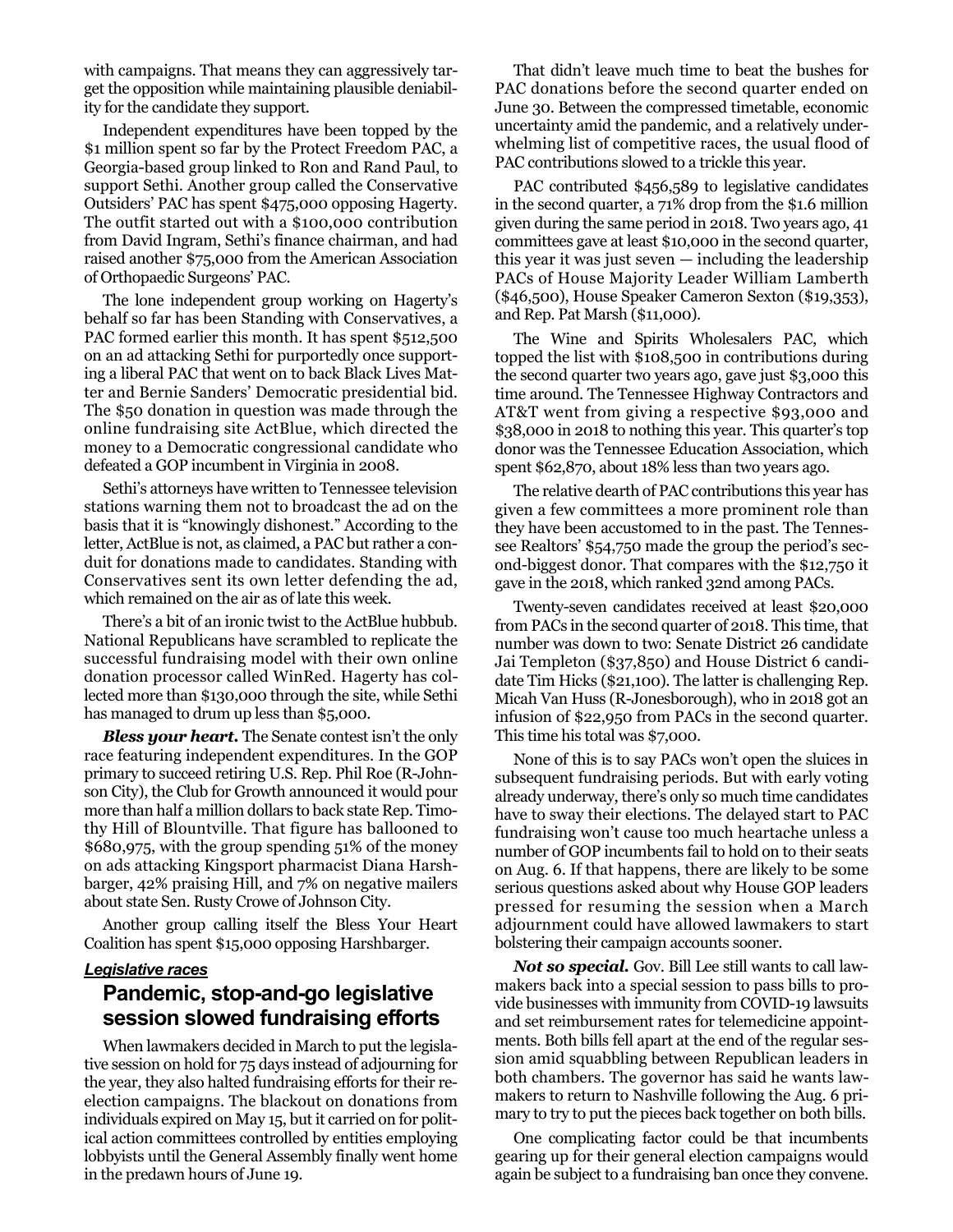### Tennessee News Digest

● The White House this week included Nashville among 11 cities where "aggressive" action is needed to curb the spread of COVID-19. The other cities are Baltimore, Cleveland, Columbus, Indianapolis, Las Vegas, Miami, Minneapolis, New Orleans, Pittsburgh, and St. Louis

● HCA Healthcare, the country's largest private hospital operator, reported \$1.1 billion in second-quarter profits, a 12% decrease compared with last year. The Nashville-based company, which received \$1.4 billion in federal coronavirus relief funds, said admissions were returning to pre-pandemic levels.

● The state Department of Health has introduced a Spanish language webpage covering COVID-19 resources.

● Franklin aldermen voted 8-0 to approve a draft agreement with the United Daughters of the Confederacy about who owns the town square in the

Williamson County seat. Under the deal, the city would recognize the land beneath the Confederate monument as belonging to the UDC. The remainder would fall under the city's control, allowing the installation of markers and a statue detailing the African-American experience during the Civil War.

● Poultry processor Aviagen announced plans to add a \$35 million feed mill to its Pikeville plant, creating 36 jobs.

According to the Tennessee Registry of Election Finance, the blackout would include donations from leadership and caucus PACs, as well as those controlled by companies employing lobbyists. A special session would not be expected to last more than a week, but for lawmakers already behind the eight ball on campaign cash, another delay may be hard to swallow.

*Mixed messages.* The nonprofit Tennesseans for Student Success has issued ratings of state lawmakers based on their votes concerning various education bills before them during the 111th General Assembly. Embattled Rep. David Byrd (R-Waynesboro) received an A rating from the outfit. But that didn't stop the group from sending a a mailer detailing sexual misconduct allegations dating back to when Byrd was a high school girls basketball coach and telling voters to call to "tell him he has embarrassed our state and our community."

Byrd, who has never explicitly denied the allegations, reversed course on an earlier pledge to retire at the end of this session. Donors haven't exactly been rushing to support his renewed effort. He raised just \$10,500 in the second quarter, spent \$11,703, and had \$27,757 remaining. Notable contributions included \$1,000 from former Rep. Barry Doss (R-Leoma) and \$500 from Rep. Pat Marsh (R-Shelbyville).

Two Republicans have filed to run against Byrd in the primary, Austin Carroll of Hohenwald and Garry Welch of Savannah. Carroll brought in \$4,000 and loaned his campaign \$20,000. After spending \$17,560, he had \$6,447 on hand at the end of the period. Welch received \$9,100 in donations, loaned his campaign another \$5,000, and had \$12,137 remaining. Byrd, an opponent of school vouchers, long had the backing of the Tennessee Education Association, but the teachers' union has been sitting out the District 71 race so far.

The voucher bill wasn't included in the Tennesseans for Student Success report card. That didn't stop the organization from criticizing Patti Bounds, a Republican candidate to succeed retiring Rep. Bill Dunn (R-Knoxville) in District 16, for opposing "Gov. Lee's bill to expand public school choice."

The legislation in question was Lee's 2019 school voucher proposal championed by Dunn. The mail piece concludes Bounds, a Knox County School Board member, "sides with liberal Democrats over parents." Bounds faces County Commissioner Michele Carringer in the GOP nomination contest.

*Leatherwood seat.* When former Shelby County Republican Party Chairman Lee Mills announced he would challenge freshman Rep. Tom Leatherwood (R-Arlington) in District 99, it was on the heels of the controversy surrounding the narrow passage of the governor's school voucher law. The incumbent had flipped on his early opposition to the bill to support it by the time it reached the full Education Committee and the floor.

When the administration was pushing to get the voucher program off the ground just as school was scheduled to return next month, vouchers were widely expected to be front-and-center for primary campaigns. But the new law has been tied up in court, and the school year has been thrown into flux by the pandemic.

Mills has failed to find much financial support for his primary challenge. He reported just \$2,199 in contributions in the second quarter, including a \$500 loan from himself. Leatherwood didn't exactly light his fundraising efforts on fire last quarter, either. He had just \$4,500 in contributions in the period, with all but \$500 coming from fellow House Republicans. But with an \$83,000 balance coming into the quarter, he still had \$74,650 on hand after spending \$12,519.

*Staples seat.* Rep. Rick Staples of Knoxville has had a rocky two years in office. He stepped down from a leadership role in the House Democratic Caucus after he was found to have violated the General Assembly's sexual harassment policy. Staples was then evicted from his home earlier this year and has pleaded for "grace and mercy" from campaign finance officials for nearly \$9,000 in self-identified "grievous errors" in spending from his re-election account.

Staples, who is black, faces two challengers: Matthew Park and Sam McKenzie. A group called Black Coffee Justice endorsed Park, who is white, as best representing its aims on police and sentencing reform. McKenzie, who is black, hit back at Park as trying to obscure his previous GOP voting record before he decided to seek office. McKenzie charged Park and his "small, but loud" group of supporters aren't proposing realistic solutions.

McKenzie raised \$11,950, including a \$2,000 loan from himself, in the quarter. Park collected \$18,958, including his own \$8,000 loan to his campaign. Staples got just three outside contributions: \$1,500 from the Tennessee Bankers Association, \$500 from the Tennessee Realtors, and \$1,000 from Democratic Rep. Bill Beck of Nashville. Staples had about \$7,318 remaining.